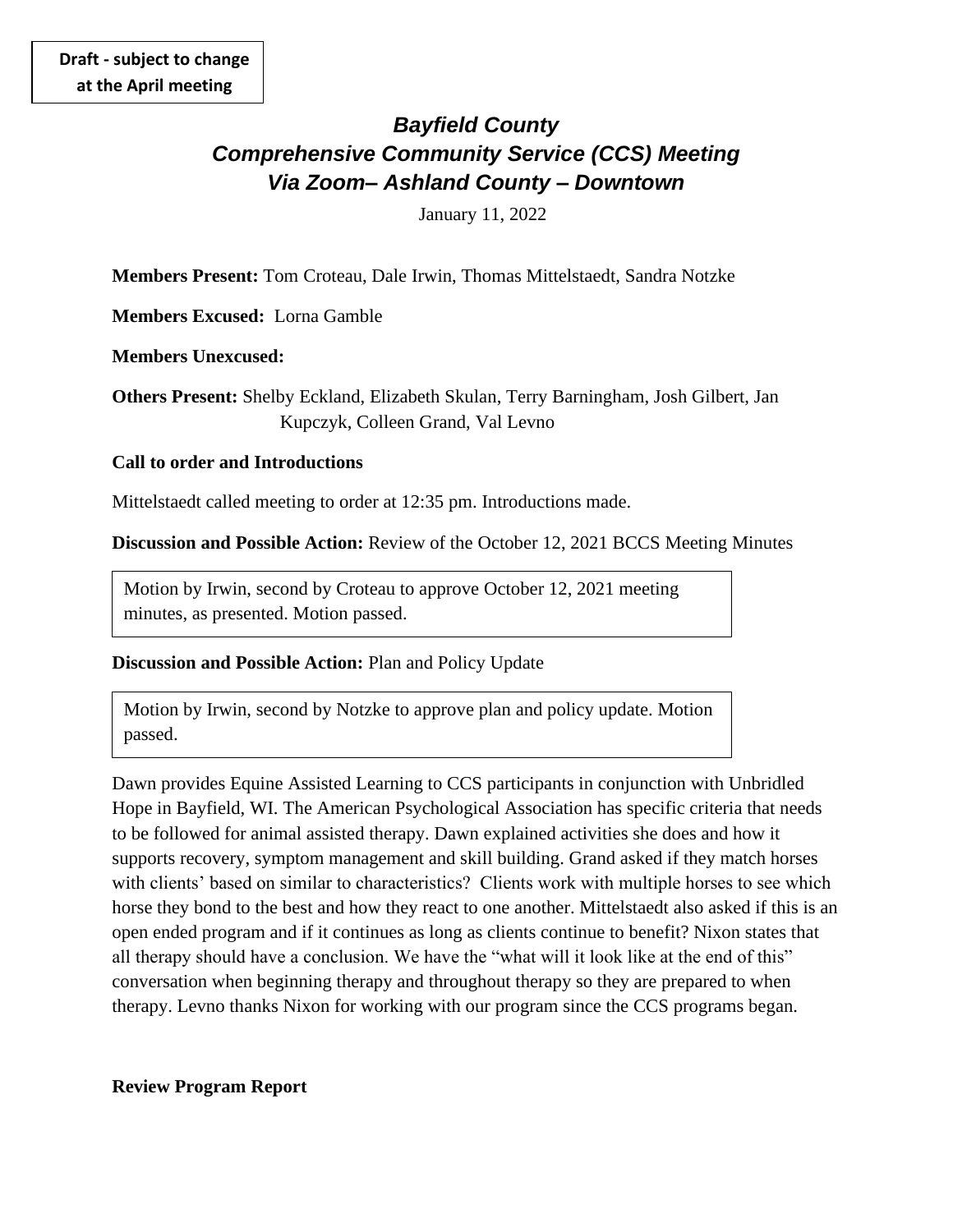**Enrollment:** BCCS enrollment has significantly increased in the last three months. In January alone, they have completed three intakes and have several more scheduled. There has been an increase in referrals of children. 80% of referrals are coming from Bayfield County Human Services. Previously most referrals were coming from MMC – Behavioral Health Unit.

Mittelstaedt asked if Covid has affected enrollment. Levno said yes, each program has had a decrease in participants due to not wanting services. Mainly before having things such as Telehealth, PPE, or direction on how to provide services safely. She also states that we are now in a better place to provide these services and minimize any potential risk of Covid-19 transmission within the CCS programs.

**Staffing: BCCS** staff has been stable. They have an intern that is working with the program from September 2021 to May 2022.

**Provider Network:** After increasing the number of contracted providers for Individual Skill Development and Enhancement (ISDE), there was several who resigned causing a lack of skilled ISDE providers. Innovative Wisconsin has hired a new CCS Program Manager that will begin end of January or beginning of February. Once this person is in place, they will provide 20 hours a week of ISDE and be in a place to hire additional ISDE staff. North Country Independent Living has hired a third Peer Specialist, bringing the programs specialists up to three. They have also hired a part time ISDE provider and have advertised for another ISDE provider.

Levno talked with Northland College students, informing them that there are jobs here when they graduate.

The program in the process of rate settings and contracting for 2022.

**Marketing and Outreach:** Ashland Homeless Shelter has opened. We will be referring CCS participants to them and they will also be referring people in the shelter to our programs.

The State Satisfaction Surveys are to be discussed at the April  $12<sup>th</sup> 2022$  meeting.

Both programs are working with the CATCH Program. We are using a safety plan in which law enforcement has access to. These plans are to be done with appropriate authorizations and safeguard. It allows CCS participants who participant to let emergency services know what they would like to have happen when they are in crisis. The end result we are looking for is to reduce emergency detentions and better support CCS participants when in crisis.

### **Children Services:**

Because we have had more ISDE provider, we are able to provide more services to children.

### **New Business:**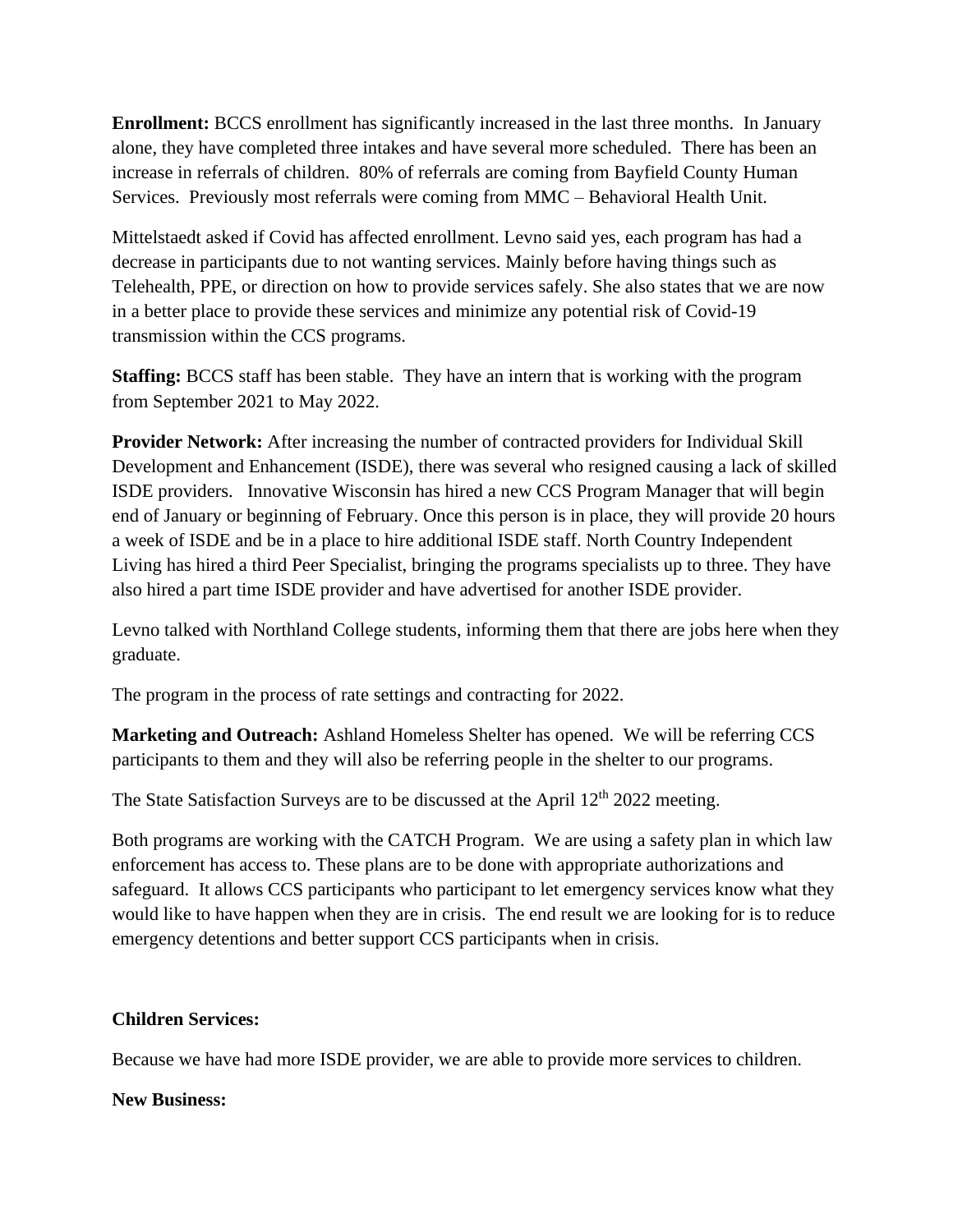No new business.

## **Opportunity for Public Comment (Limit 3 minutes):**

No public comment.

### **Other (Informational Items):**

Gilbert asked if CCS could be a possible long-term program such as CSP or Inclusa, that could include a grace period (Ex. 1-3 months) if a participant is looking to leave. With this process, a drop in service can be provided so they learn to see what it's like doing things on their own or depending on themselves. Gilbert asked if there could be testimonials for CCS participants leaving the program. There has been plenty of participants, along with himself that have enjoyed the program and their services. This should be known within a brochure or informational item to represent the programs. Mittelstaedt asked if there is an exit interview for either program. Levno stated that CCS participants have had up to six months in transition planning when they are leaving CCS because they no longer need services. This is a time when no services other than a monthly check with their service facilitator for the CCS participant allowing the CCS participant an opportunity gain confidence or identify additional support that needs to be put in place. Croteau says we have to look at state policies because CCS differs from other programs in terms of guidance with these sort of situations. Levno brought up our participants do not know who is on the Committee. This can be found on both counties websites and it will show who represents each program. Gilbert asked if there could be a page on the county website directed to the Coordination Committee itself to put any thoughts or opinions and Barningham said we could make an email that does not show any specific names but anyone within the Coordination Committee can answer any questions or concerns they have. All in all, a newsletter was brought up to go along with this which would not include their personal contact information but their name and who to contact to get ahold of them.

Recruitment brochure for Coordination Committee members for both programs were updated.

### **Future Meeting Dates: future meetings to be held virtually via Zoom until further notice.**

- April 12, 2022 at 12:30 p.m.
- July 12, 2022 at 12:30 p.m.
- October 11, 2022 at 12:30 p.m.

### **Motion to adjourn.**

Motion to adjourn by Irwin, second by Croteau. January 12, 2022 meeting adjourned. Motion passed.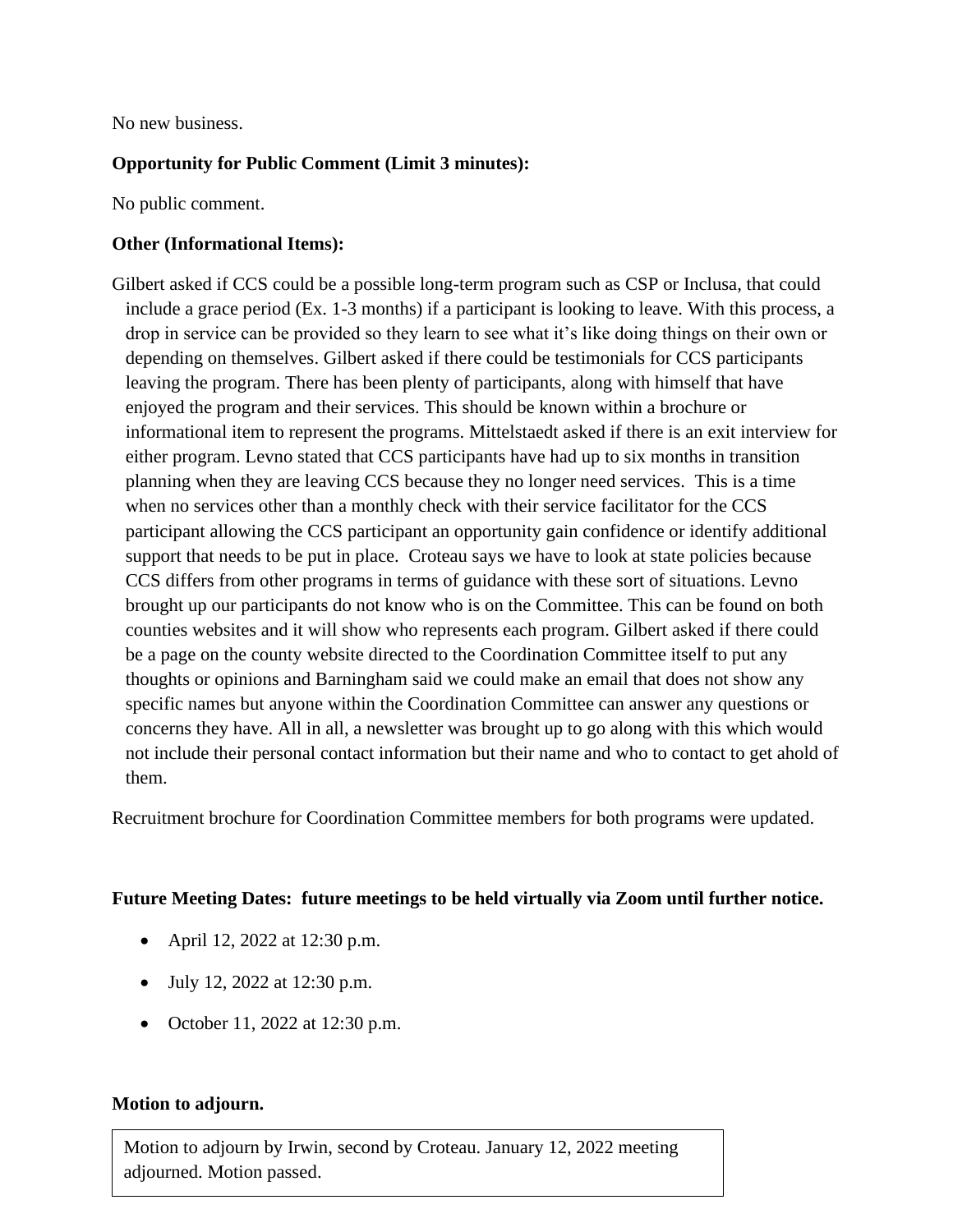Minutes submitted by: Shelby Eckland, Administrative Assistant – Ashland County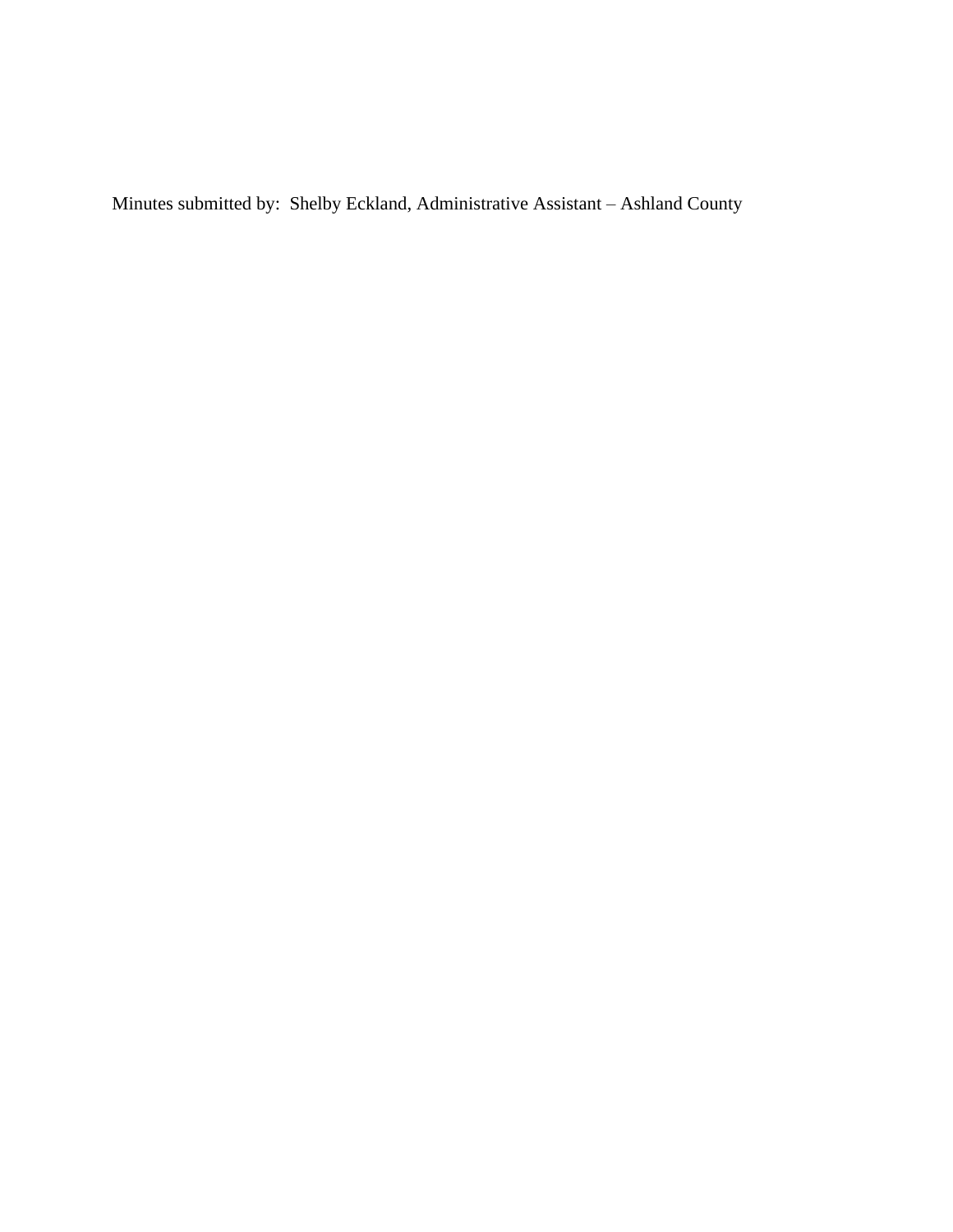# *Ashland County and Bayfield County Regional Comprehensive Community Service (CCS) Meeting Via Zoom– Ashland County – Downtown*

January 11, 2022

**Members at Large:** Valerie Levno, Thomas Mittelstaedt

**Ashland County:** Terry Barningham, Colleen Grand, Jan Kupczyk, Josh Gilbert

**Bayfield County:** Tom Croteau, Dale Irwin, Sandra Notzke

**Members Excused:** Lorna Gamble

**Members Unexcused:** None

**Others Present:** Elizabeth Skulan, Shelby Eckland

**Call to order and Introductions**

Mittelstaedt called meeting to order at 12:35 pm. Introductions made.

**Discussion and Possible Action:** Review of the October 12, 2021 Regional Meeting Minutes

Motion by Irwin, second by Croteau to approve October 12, 2021 Regional meeting minutes, as presented. Motion passed.

### **Equine Therapy Presentation – Dawn Nixon, PsyD, LP, IMH-E**

Dawn provides Equine Assisted Learning to CCS participants in conjunction with Unbridled Hope in Bayfield, WI. The American Psychological Association has specific criteria that needs to be followed for animal assisted therapy. Dawn explained activities she does and how it supports recovery, symptom management and skill building. Grand asked if they match horses with clients' based on similar to characteristics? Clients work with multiple horses to see which horse they bond to the best and how they react to one another. Mittelstaedt also asked if this is an open ended program and if it continues as long as clients continue to benefit? Nixon states that all therapy should have a conclusion. We have the "what will it look like at the end of this" conversation when beginning therapy and throughout therapy so they are prepared to when therapy. Levno thanks Nixon for working with our program since the CCS programs began.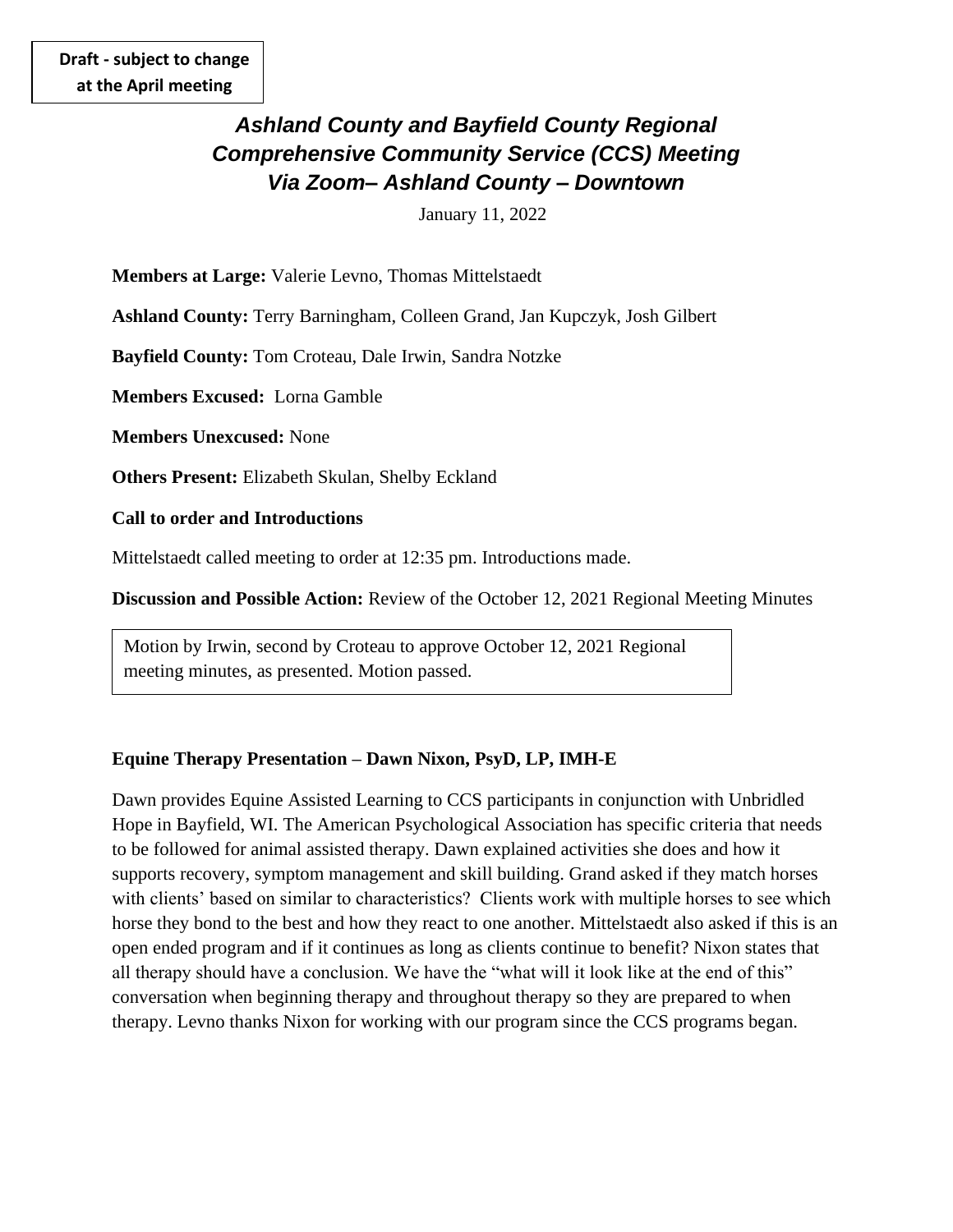### **Review Program Report**

**Enrollment:** Enrollment is down for ACCS. However, ACCS continues to get a significant number of referrals each month. There were three discharges in December that no longer needed our services due to recovery. BCCS enrollment has significantly increased in the last three months. In January alone, they have completed three intakes and have several more scheduled. There has been an increase in referrals of children. 80% of referrals are coming from Bayfield County Human Services. Previously most referrals were coming from MMC – Behavioral Health Unit.

Mittelstaedt asked if Covid has affected enrollment. Levno said yes, each program has had a decrease in participants due to not wanting services. Mainly before having things such as Telehealth, PPE, or direction on how to provide services safely. She also states that we are now in a better place to provide these services and minimize any potential risk of Covid-19 transmission within the CCS programs.

**Staffing:** In ACCS, there are two positions open for Service Facilitator and one for a Mental Health Professional. The Mental Health Professional position is more complicated to fill due to it needing experience and a licensed therapist requirement. BCCS staff has been stable. They have an intern that is working with the program from September 2021 to May 2022.

**Provider Network:** After increasing the number of contracted providers for Individual Skill Development and Enhancement (ISDE), there was several who resigned causing a lack of skilled ISDE providers. Innovative Wisconsin has hired a new CCS Program Manager that will begin end of January or beginning of February. Once this person is in place, they will provide 20 hours a week of ISDE and be in a place to hire additional ISDE staff. North Country Independent Living has hired a third Peer Specialist, bringing the programs specialists up to three. They have also hired a part time ISDE provider and have advertised for another ISDE provider.

Levno talked with Northland College students, informing them that there are jobs here when they graduate.

The program in the process of rate settings and contracting for 2022.

**Marketing and Outreach:** Ashland Homeless Shelter has opened. We will be referring CCS participants to them and they will also be referring people in the shelter to our programs.

The State Satisfaction Surveys are to be discussed at the April  $12<sup>th</sup> 2022$  meeting.

Both programs are working with the CATCH Program. We are using a safety plan in which law enforcement has access to. These plans are to be done with appropriate authorizations and safeguard. It allows CCS participants who participant to let emergency services know what they would like to have happen when they are in crisis. The end result we are looking for is to reduce emergency detentions and better support CCS participants when in crisis.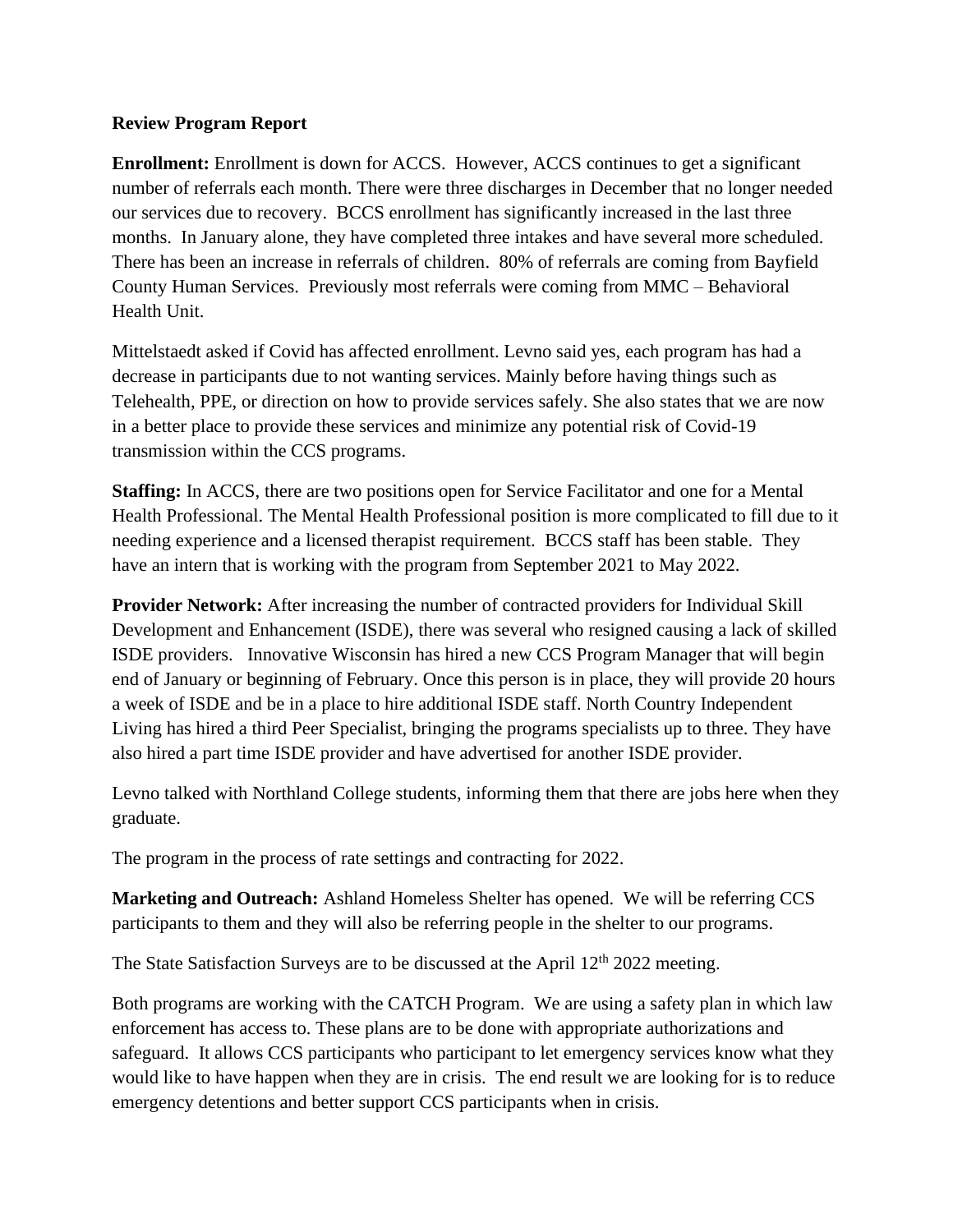### **Children Services:**

Because we have had more ISDE provider, we are able to provide more services to children.

### **New Business:**

No new business.

## **Opportunity for Public Comment (Limit 3 minutes):**

No public comment.

## **Other (Informational Items):**

Gilbert asked if CCS could be a possible long-term program such as CSP or Inclusa, that could include a grace period (Ex. 1-3 months) if a participant is looking to leave. With this process, a drop in service can be provided so they learn to see what it's like doing things on their own or depending on themselves. Gilbert asked if there could be testimonials for CCS participants leaving the program. There has been plenty of participants, along with himself that have enjoyed the program and their services. This should be known within a brochure or informational item to represent the programs. Mittelstaedt asked if there is an exit interview for either program. Levno stated that CCS participants have had up to six months in transition planning when they are leaving CCS because they no longer need services. This is a time when no services other than a monthly check with their service facilitator for the CCS participant allowing the CCS participant an opportunity gain confidence or identify additional support that needs to be put in place. Croteau says we have to look at state policies because CCS differs from other programs in terms of guidance with these sort of situations. Levno brought up our participants do not know who is on the Committee. This can be found on both counties websites and it will show who represents each program. Gilbert asked if there could be a page on the county website directed to the Coordination Committee itself to put any thoughts or opinions and Barningham said we could make an email that does not show any specific names but anyone within the Coordination Committee can answer any questions or concerns they have. All in all, a newsletter was brought up to go along with this which would not include their personal contact information but their name and who to contact to get ahold of them.

Recruitment brochure for Coordination Committee members for both programs were updated.

# **Future Meeting Dates: future meetings to be held virtually via Zoom until further notice.**

- April 12, 2022 at 12:30 p.m.
- July 12, 2022 at 12:30 p.m.
- October 11, 2022 at 12:30 p.m.